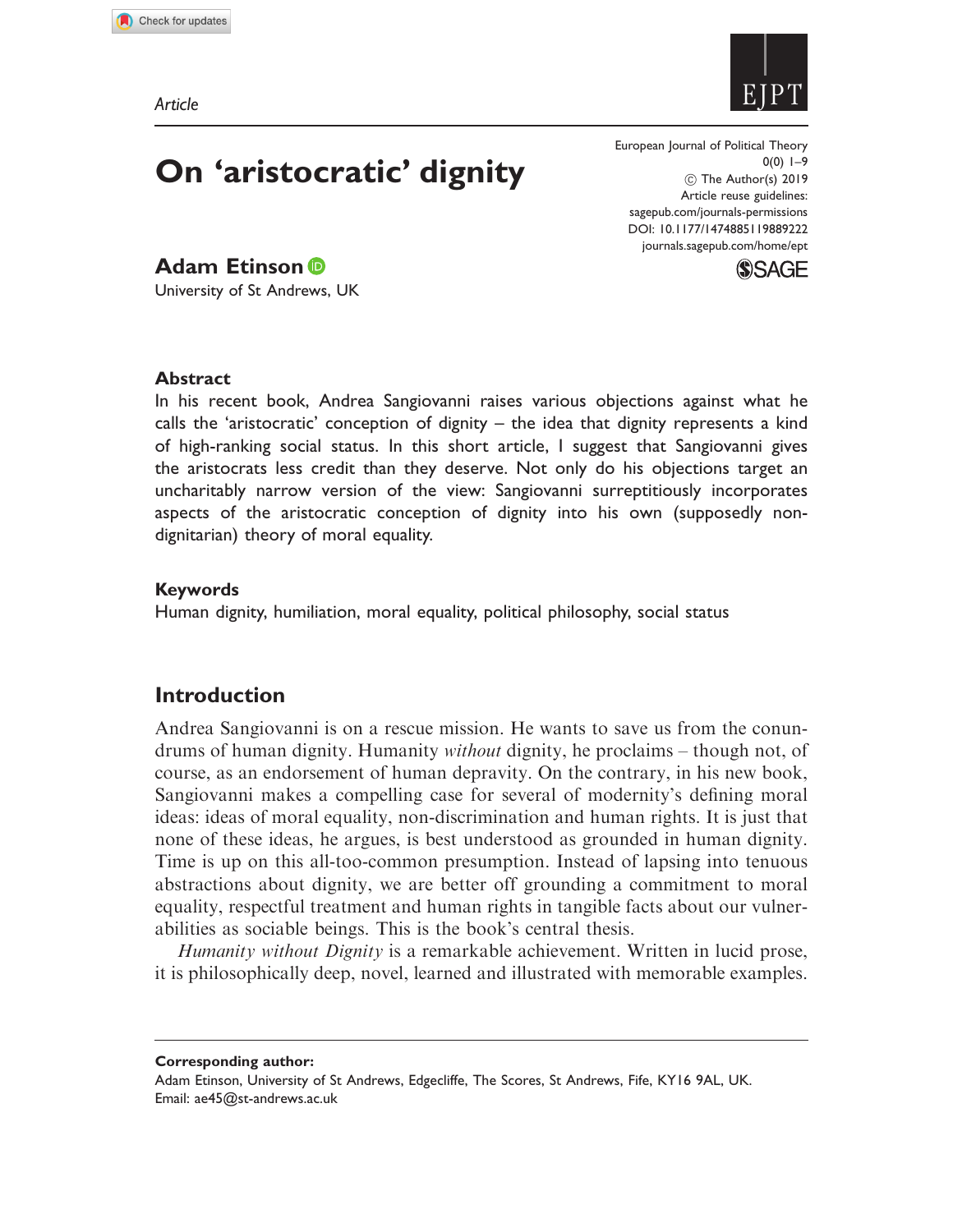It is also filled with sensible observations that resonate with the inarticulate subtleties of human experience, breathing life into its philosophical arguments.

My interest here is restricted to a very short section of the book. This is the discussion of so-called 'aristocratic' dignity, from pages 16 to 27. That discussion forms one part of Sangiovanni's larger case against dignitarian thinking in general, and is meant to help us see why an alternative (which the book sets out to deliver) is necessary. I think the argument moves too fast in this section. In other words, I want to stand up for the aristocrats – as outrageous as that may sound.

## Components of 'Aristocratic' Dignity

What does it mean to attribute 'dignity' to some person, identity or species? One traditional answer is that it indicates social status or rank – and, in particular, the elevation of that status or rank (for discussion of this view, see Rosen, 2012: e.g. 11–12; Waldron, 2012). For instance, when we speak of the dignity of a certain office, such as the presidency, that is normally a way of signalling its high social rank (or *prestige*). This is what Sangiovanni calls the 'aristocratic' conception of dignity, for understandable reasons.

In addition to being a mark of (high) social position, however, aristocratic dignity can also refer to the state of being in compliance with the demands of such a position.<sup>1</sup> So, for instance, traditionally one might speak of a queen as comporting, or not comporting, herself with suitable 'queenly' dignity. In the latter case, we might say she acts 'below' her dignity – that is, short of the duties attendant to the queenship. Finally, as a third component, Sangiovanni suggests that dignity, in the aristocratic sense, can refer to the high value or *worth* of an elevated social position, or of the demands associated with it.<sup>2</sup>

This is all plausible enough. But it is also incomplete. For one, it is worth noting that the sort of social elevation implied by attributions of dignity, in the aristocratic sense, need not be inegalitarian. Aristocratic dignity isn't only for aristocrats. Instead, it is best understood as equivalent to notions like honour or respectability, which denote an elevation that (we have come to think) is attributable to all.<sup>3</sup> Accordingly, there are standards of 'dignified' behaviour that apply to all persons – or to the very station of humanity – not just aristocrats. For example, we often speak of the importance of acting with humanity.<sup>4</sup> The idea here seems to be that certain behaviour is befitting of human beings as such: that failing to so behave would be (by implication) *inhuman*, or 'beneath' human dignity. $\frac{5}{5}$ 

Second, Sangiovanni adopts too narrow a view of the practical requirements of aristocratic dignity. His account focuses primarily on the duties that dignity imposes on its bearer. But dignity, on this conception, also calls for certain conduct, virtues or attitudes from others. Consider: a president may act dishonourably, or beneath the dignity of the office (as it is sometimes said), but others may also insult the dignity of the president. For instance, as a customary demonstration of respect, most are expected to stand when the president enters a room, and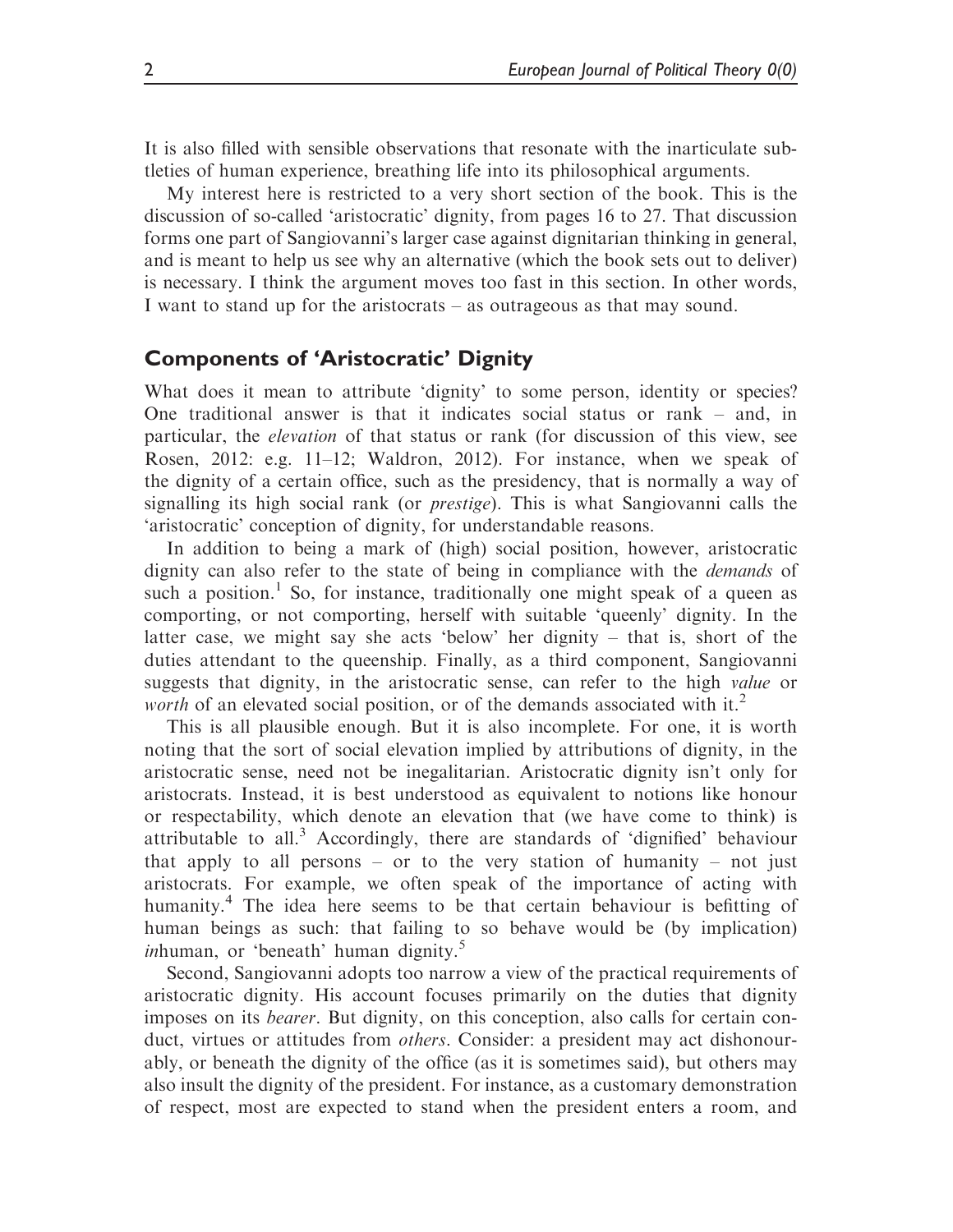(unless otherwise permitted) to refer to the president using formal terms of address ('Mr' or 'Madam President'), among other established rules of presidential etiquette. A failure to conform to these rules, a breach in decorum, communicates a certain disrespect, even if this is unintended (and therefore easily forgivable). This is just one context in which aristocratic dignity imposes duties all around: on its bearer and on others who must recognize it.

There are less rarefied examples, too. Ordinary people may act dishonourably – they may cheat, betray or (once again) demonstrate inhumanity – but of course they may also be dishonoured by others. Bakers might refuse to bake them cakes; neighbours might scorn or shun them; classmates may bully them; institutions may vilify, subordinate, segregate and enslave them. These are direct attacks on dignity, in the socially oriented 'aristocratic' sense identified by Sangiovanni. They are insults, degradations and humiliations. But the victims are ordinary persons, not aristocrats or high officials. And the perpetrators – those who fall short of the demands of dignity, here – are *others*. Dignity imposes universal duties not to humiliate or degrade, and (plausibly) to protect people from such harms.

Third, and finally, dignity in the present sense requires more than just dignified behaviour (from its bearer) and respectful treatment (from others): it also requires dignified *circumstances*. We are accustomed to thinking of social positions as calling for certain material conditions. A prestigious job merits a 'corner office'. The president lives, not just in any house, but the White House. Inside the courtroom, a judge sits raised up, behind a specially designated 'bench'. It is not only distinguished social positions that call for material recognition, however. We also think of ordinary (indeed, all) persons as deserving of dignified conditions of existence, simply in virtue of being human. As Sangiovanni points out, human rights practitioners often speak of the squalor or indecency of certain living conditions, with the implication that these violate human rights. Article 23 of the Universal Declaration of Human Rights affirms a right to a material 'existence worthy of human dignity', in just this sense.

## Defending the Aristocrats

Why go on about all this? The main reason is that these observations undermine the objections Sangiovanni raises against so-called aristocratic dignity – and this, of course, would undermine his case against dignitarian thinking in general. But they also do something else. They help us see why, despite its core mission, Sangiovanni's book never really escapes such thinking anyways. Let me start by making good on the initial, main claim. In the final section, I will defend the second.

Sangiovanni raises three objections against the aristocratic conception of dignity. All of them trade on the assumptions that (a) dignity can be gained or lost, and (b) its gain or loss depends entirely on the maintenance of dignified bearing, in the sense discussed above.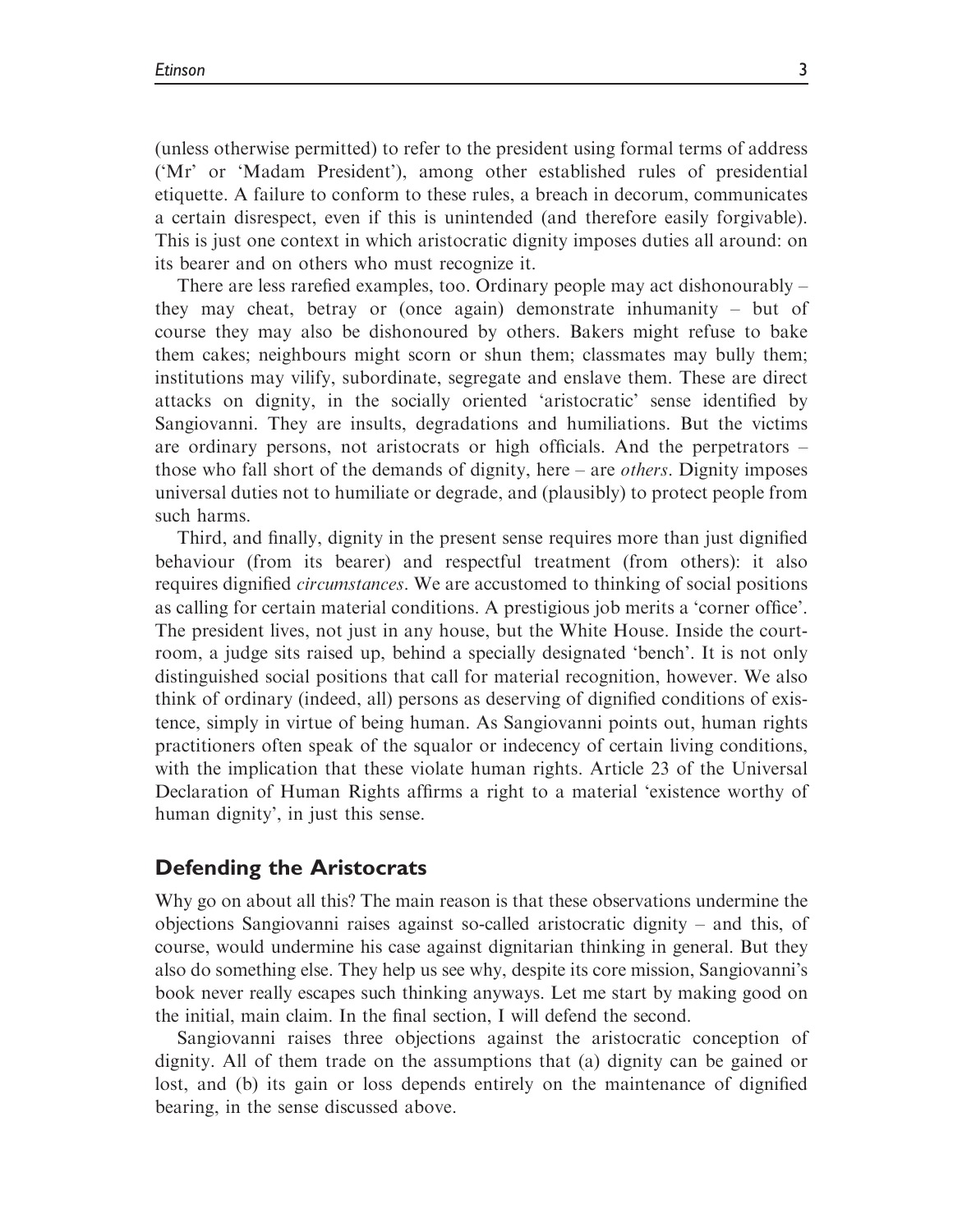His first complaint is that dignitarian thinking is morally obtuse. On the aristocratic account (as Sangiovanni understands it), wrongs like torture and slavery violate dignity because they destroy our capacity to act in a dignified way. 'By forcing people to live in squalor, or by throwing people into slave camps, or by torturing them, we make it impossible for them to retain their dignified bearing, to "stand tall" among others' (p. 25).<sup>6</sup> But this seems to get something wrong, he suggests:

Is the wrongness of torture or slave camps really contained in the fact that it makes it hard for us to maintain a dignified bearing? That seems hard to believe. It is the suffering, the humiliation, and ... the cruelty involved in cases like these that matters, not our dignified bearing. (pp. 25–26)

This is a sensible complaint. But it is worth mentioning two points here. First, we shouldn't overestimate the role that dignity is supposed to play in moral evaluation. Unless we want to make respect for dignity the sole requirement of morality, dignity is just one moral consideration among others. And if that's right, then dignity, or the violation thereof, may not be the only thing that makes torture and slavery bad or wrong. This allows the aristocrat to offer the following reply: 'Well yes, the fact that torture and slavery deprive their victims of the ability to act in a dignified manner isn't *all* that makes them wrong – the cruelty, suffering and coercion matter, too (and perhaps far more) – but it is nonetheless part of the story. Why shouldn't it be?'

Second, as noted above, aristocratic dignity is, on a fuller understanding, not only concerned with the bearing of its would-be possessor. It also requires recognition and respectful treatment from others, as well as fitting material conditions – an existence 'worthy' of dignity. So Sangiovanni's analysis gets off on the wrong foot. Aristocratic dignity can condemn torture and slavery on numerous grounds, not all of them about bearing or orthopaedics (i.e. 'standing tall'). What matters most, from the point of view of dignity, is presumably the mentioned interpersonal humiliation inflicted by such practices: the total subordination of one person to the power and authority of another, and the concomitant demolition of any pretence of equality between them. Once we (gently) expand our understanding of dignity to incorporate a concern with social harms of this sort, it becomes more plausible to think of it as capturing the core (even if not the whole) of what makes torture and enslavement wrong. This still leaves us with Sangiovanni's two other complaints, though.

The next complaint is a more challenging one. It is about the *grounds* of dignity – that is, the conditions under which one can (rightfully) be said to have it. Sangiovanni points out that if we take aristocratic dignity seriously we seem to be committed to the idea that dignity is something that, for any given individual, can be temporarily or permanently lost. And this generates some puzzles. For one, it puts us in the uncomfortable position of having to say that some people (e.g. those who, for whatever reason, lack the capacity to act as required) have no dignity. This runs against the sacrosanct idea that all human beings have a certain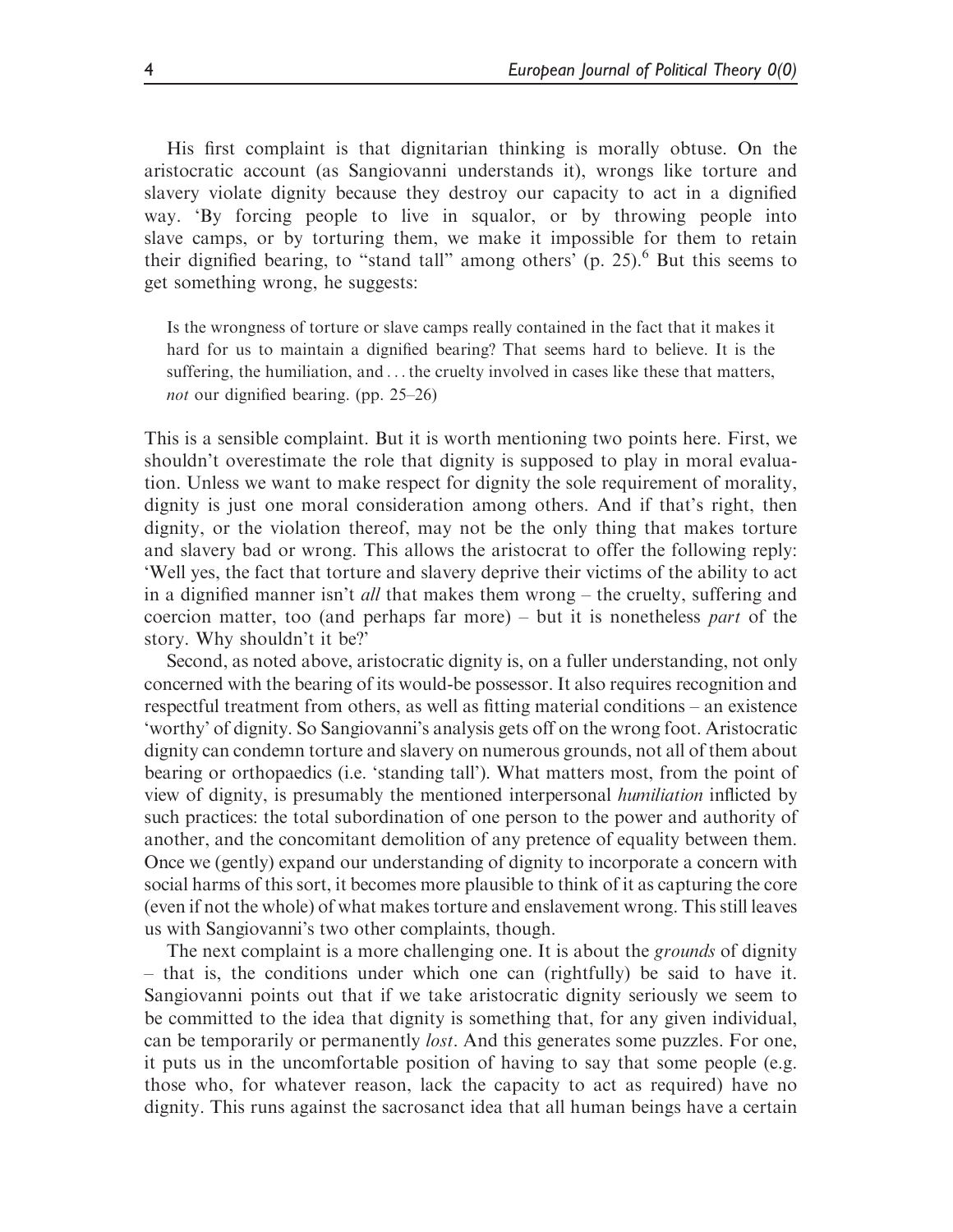dignity (i.e. *human* dignity) regardless of circumstance, capacity or individual distinction of any kind. Next, it also seems to confusingly imply that a heroic individual who is able to maintain a dignified bearing (or 'stand tall') despite horrific treatment, such as torture or slavery, can make no dignity-based complaint against their aggressor, since this aggressor never manages to 'take' the hero-victim's dignity away (p. 26. See also Nussbaum, 2003: 18–19).

There are other puzzles that might be mentioned here, too. For instance, if torture does deprive its victim of dignity, as is sometimes said, does it also (paradoxically) make itself permissible, since it destroys the very thing that is supposed to prohibit it? Nor does it matter that Sangiovanni has too narrow a view of the conditions under which dignity can be lost, on the aristocratic conception. If dignity depends on the actions and/or attitudes of others, as well as on material conditions (and not just the bearing of its would-be possessor), this only creates more opportunities for the very same puzzles to arise.

I agree with Sangiovanni that the aristocratic account – indeed, any account of dignity – needs to provide some response to this set of questions. But, unlike him, I do not believe that they are so devastating as to be unanswerable. One elegant option is to distinguish between what Pablo Gilabert (2018: 3) calls *status* and condition dignity. Status dignity is a normative property. It is what *calls for* dignified treatment, bearing and material conditions in the case of its possessor. Condition dignity, by contrast, is a descriptive property. One has it only if one actually enjoys or attains the treatment, bearing and material conditions that their status dignity prescribes.

If we think of dignity in these dualistic terms, we can resolve the puzzles described above. For example, while torture and enslavement – on the aristocratic view – do place us in undignified conditions ('stripping' us of condition dignity), they need not alter anyone's *status* dignity: that is, our status as persons whom it is wrong to torture or enslave. So, we don't have to worry, here, about rejecting the core idea of human dignity: all human beings can have (status) dignity – they can all *deserve* dignified treatment and living conditions – even if many human beings, at various points in time, fail to actually find themselves treated, acting or living in dignified ways. And for those heroically able to resist, so far as possible, the humiliations of undignified treatment and/or conditions – by preserving an internal 'sense' of dignity (or 'upright gait') despite it all – their status dignity will still provide them with grounds for complaint.

## Dignity for All

So much for the second objection. Now for the third, which also concerns the grounds of human dignity. How, Sangiovanni asks, can the aristocratic account possibly make sense of the idea that all human beings are *equal* in dignity? If aristocratic dignity is grounded, as Sangiovanni assumes, in an agent's bearing or capacity to live a dignified life, this will necessarily vary from person to person: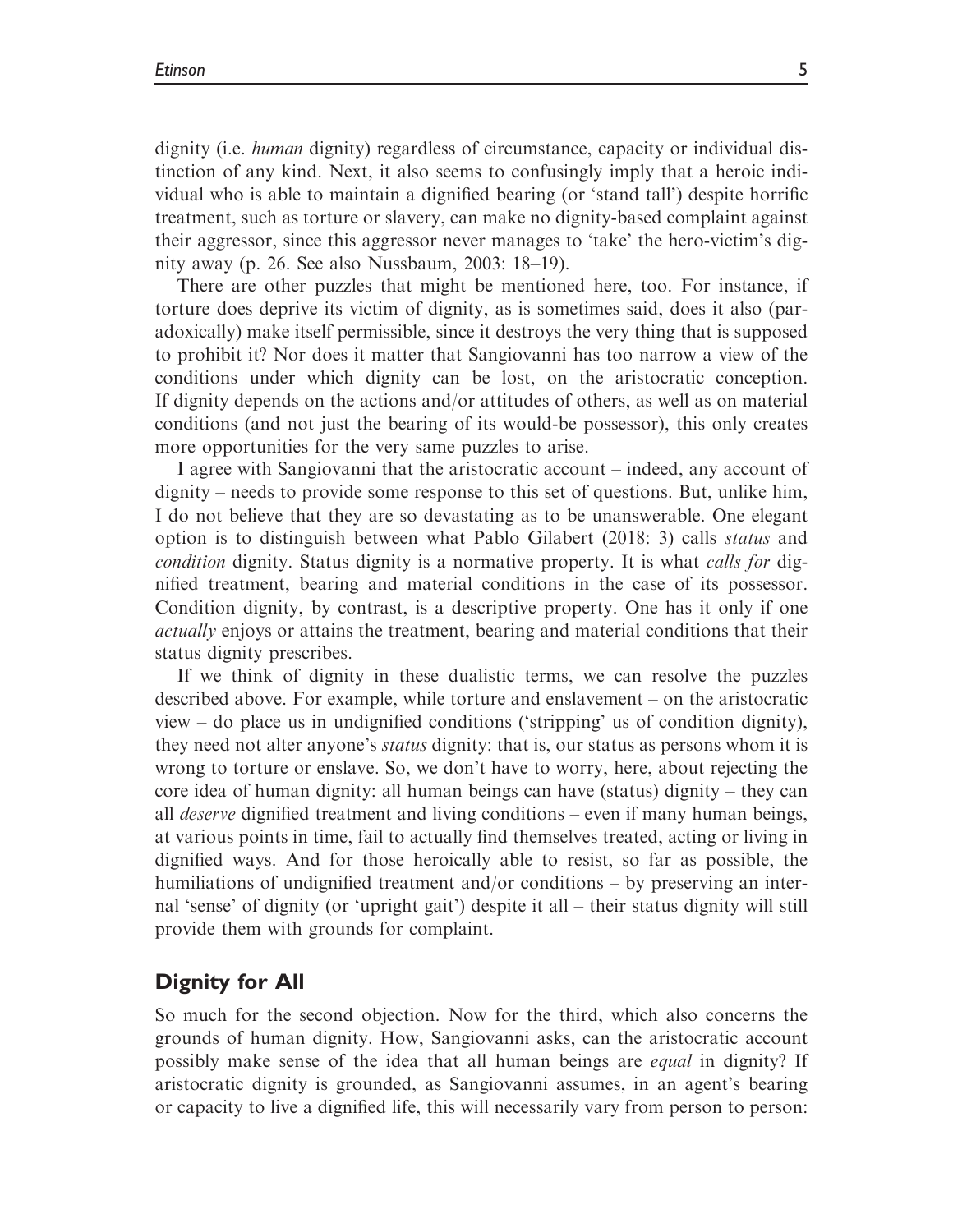So, if that is true, then why does everyone have an *equal* claim, or *right*, to have their 'human dignity' respected? Why shouldn't those who have realized their human dignity to a greater extent have more of a claim than others? (p. 26)

One way to take the sting out of this objection is to distinguish, once again, between status and condition dignity. We may grant that an individual relinquishes his or her *condition* dignity by acting, or failing to act, in certain ways. But even if we grant this, we can still insist that they maintain their *status* dignity throughout: that is, the status of being *called upon* to act in a dignified manner, and of *deserving* dignified treatment and conditions in general. This is what we seem to insist when, for example, we say that someone (who is behaving badly) acts 'beneath' their dignity. So long as behavioural (and other) differences amongst individuals do not affect the universal distribution of status dignity, in some such way, the aristocratic view should be able to account for the egalitarian reach of human dignity.

But we might wonder whether this solution gets something wrong. Doesn't bad behaviour affect what we *deserve* – that is, our status dignity, in the very sense just described? And if we think of dignity as prescribing for its possessor a certain (honourable) social position, as the aristocratic conception does, isn't the importance of behaviour even more obvious? After all, sufficiently bad behaviour can justify the punishment, and even humiliation, of an offender. We think 'less' of someone who commits a terrible crime, and (it would seem) rightly so. Isn't the idea of an *equal* claim to dignity, on the part of all persons, fundamentally implausible then, just as Sangiovanni suggests?

The answer depends on our understanding of the scope of human dignity. If dignity entitles us to social status (and its various benefits and burdens), then we can have many 'dignities' – corresponding to our various social positions, engagements or roles. A judge has judicial dignity; a professor has professorial dignity; a citizen, *citizenship* dignity; a mother, *maternal* dignity; and a respected member of society has the dignity of (what we might call) good standing. Each of these dignities carries with it certain conventional demands and privileges. Many of them are, in principle, compossible. And each of them can be gained and lost, in the course of one's life. A judge may be impeached; a professor sacked; a respected member of society disgraced. Human dignity, however, is supposed to stay with us for life (and perhaps even in death), $\frac{7}{1}$  no matter what. And because it is only one among several species of dignity (and thereby limited in scope) it can plausibly do so. So, while it is true that committing a terrible crime may justifiably deprive us of *certain* dignities or statuses – for example, those of good standing and unrestricted citizenship – it cannot deprive us of the dignity owed to us simply on account of being human. Human dignity (and its associated benefits and burdens) always remains, as a kind of lower limit beneath which our social conditions must not be allowed to sink.<sup>8</sup>

Now, even on this understanding, it is not easy to explain 'where' this universal (status) dignity comes from, or what grounds it. Like other commonly and deeply held moral ideas, it may seem easier to believe in human dignity than in any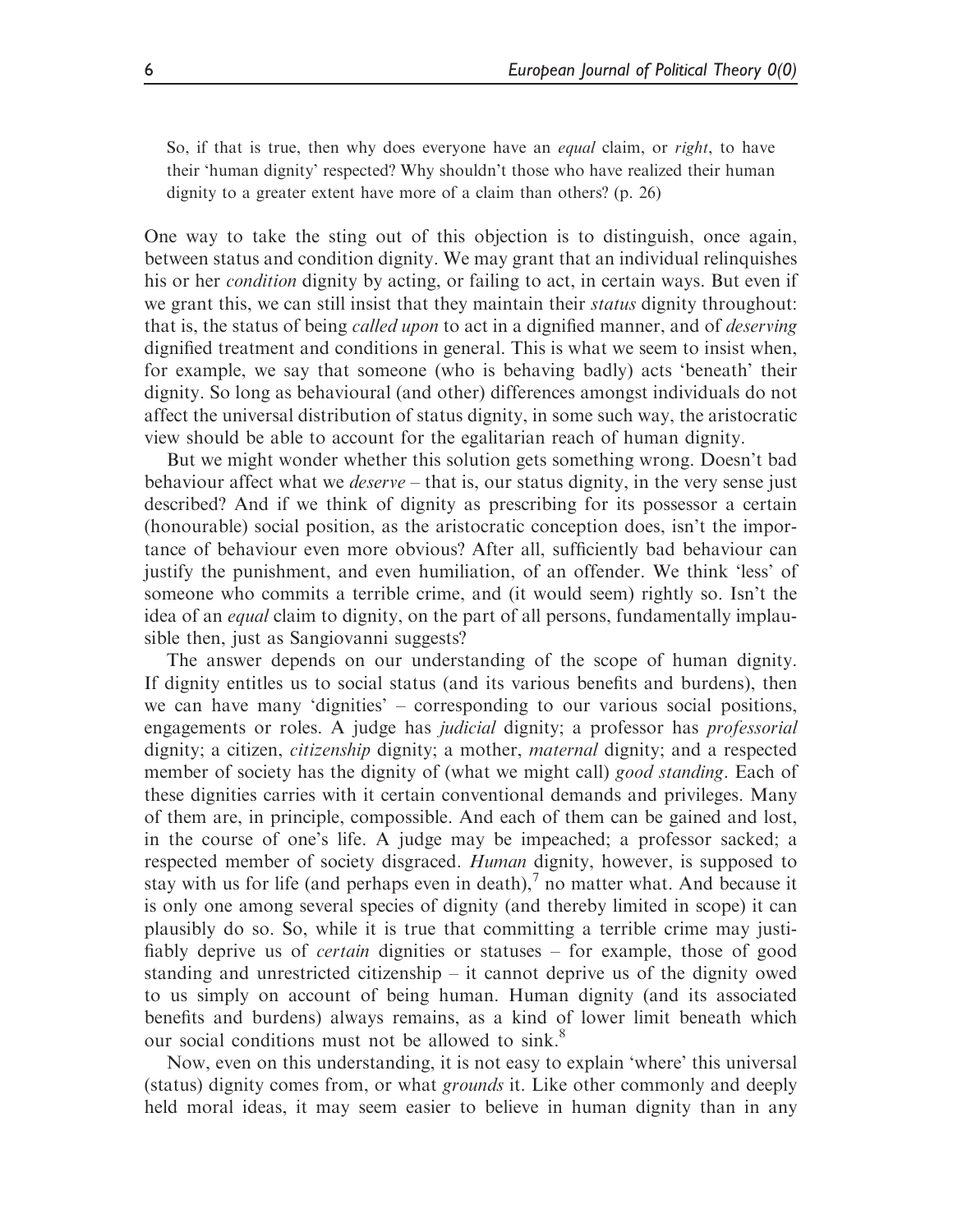specific account of why we should. And in so far as Sangiovanni is pointing out the difficulty of grounding it in a behavioural capacity that is not equally distributed amongst human beings, his point is a fair one. But it is worth noting that Sangiovanni's own (aspirationally non-dignitarian) account of moral equality is itself grounded in a capacity that is not equally shared amongst human beings: the capacity to 'develop and maintain an integral sense of self' (p. 76). It is because this valuable capacity depends on difference-blind treatment from others (or what Sangiovanni calls 'opacity respect') that equality is an important moral end, in his view (pp. 88–99).

But what about people who lack this capacity, such as infants, the permanently comatose or the braindead? Or what about those who (like Harriet Beecher Stowe's 'Uncle Tom') use it to adopt a demeaning or servile selfconception? Respecting the 'integral sense of self' adopted by such persons would seem to require treating them as *subordinates* rather than equals – an embarrassing result for a theory of moral equality. Sangiovanni tries to block this by explaining (strainedly) that a subservient self-conception is by necessity 'already fractured', and so fails to draw the protection of the capacity for integrity (pp. 96–99).

As for those who lack self-consciousness altogether, Sangiovanni admits that 'such beings lack the bundle of rights constitutive of equal moral status' (p. 108). The shock of this admission is supposed to be mitigated by the fact that such persons will still possess 'basic moral status' – presumably enough to ground essential duties of care (p. 108). But there is still a problem here. Sangiovanni takes moral equality to characteristically prohibit 'stigmatization, dehumanization, infantilization, instrumentalization, and objectification' (p. 74). In denying the mentally incapacitated equal moral status, does he really mean to suggest that it is permissible to treat them in these ways? It is an outrageous implication.

These are tricky cases for Sangiovanni. But they are not necessarily knockdown arguments against his view. Constructive works of philosophy always face problem cases. Nor do I want to defend the idea that human dignity is grounded in the capacity to live a 'dignified' life. Like so many others, I am not sure what gives us dignity – though I do think the aristocratic view offers the right picture of what dignity consists in. The point I want to make here, instead, is dialectical. If Sangiovanni thinks we can ground the requirements of moral equality in an unequally distributed human capacity, why is he so sure that the egalitarian requirements of human dignity cannot be grounded in a similar way?

#### False Advertising?

A final word about terminology. Humanity without Dignity claims to offer us a theory of moral equality that eschews any appeal to the idea of dignity. But, on inspection, I wonder if this is really the case. It is true that Sangiovanni diligently avoids using the term 'dignity' in any justificatory premise of his text. Avoiding the term is not the same as avoiding the concept, however.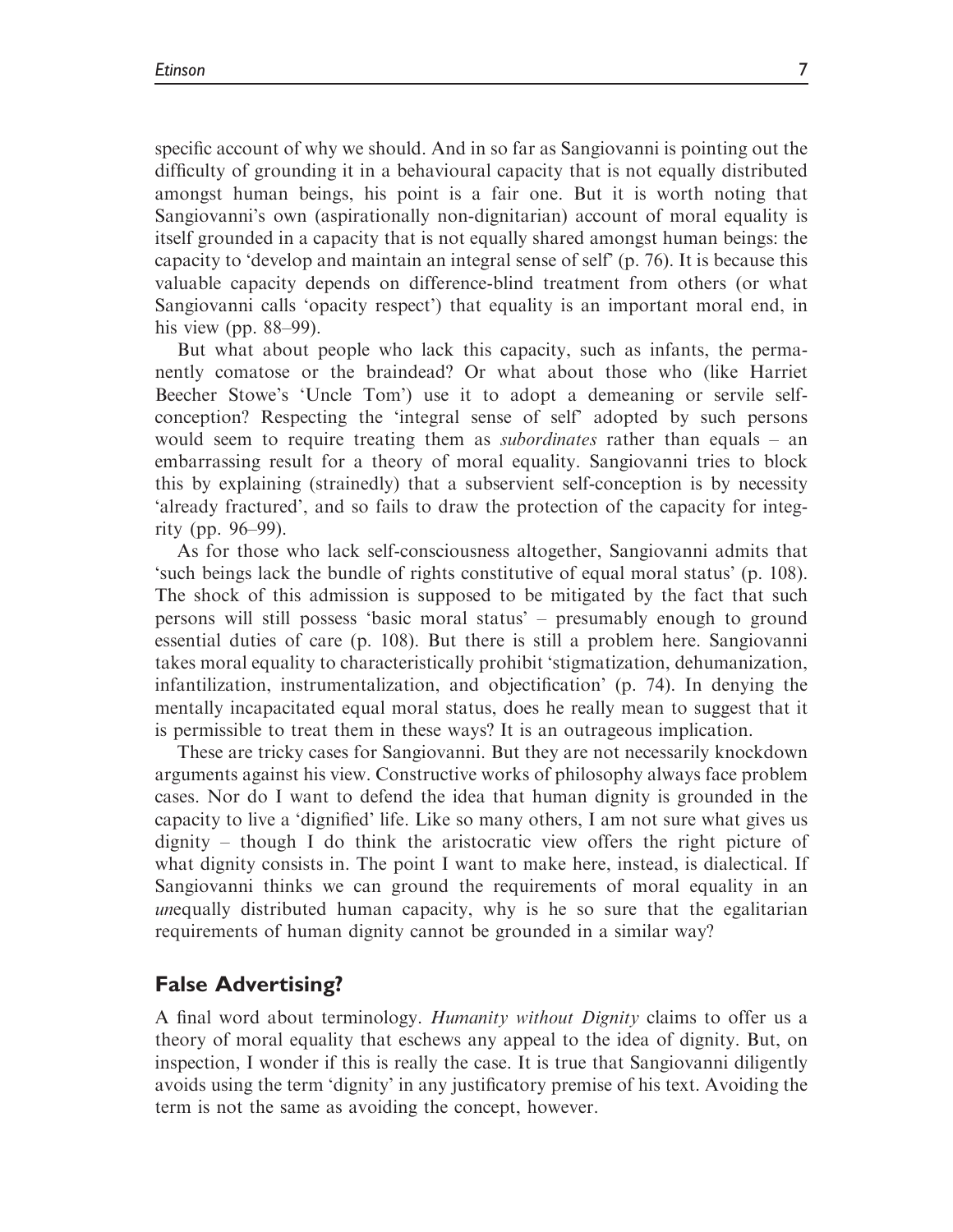Consider once again the various forms of 'social cruelty' that Sangiovanni takes equal moral status to prohibit: dehumanization, instrumentalization, stigmatization, infantilization and objectification. It is very difficult not to think of these as violations of human dignity. Moreover, as Sangiovanni (interestingly) points out, what makes these harms incompatible with equality is their 'social meaning' – the demeaning or disrespectful attitude they express towards their victims (pp. 122–123). This is exactly the sort of consideration that makes such harms violations of human dignity on the aristocratic account, focused as it is on social propriety and communicative respect. But again, Sangiovanni wants to avoid this association:

Notice that at no point have I invoked the idea of dignity. We have an understanding of social cruelty, I have suggested, that is prior to our understanding of dignity. It is prior in the sense that we can know what social cruelty is, and how it is wrong, without needing to explain in what sense we have dignity. It is enough that we see how social cruelty is an attack on one's capacity to develop and maintain an integral sense of self, and that such attacks threaten to destroy something of great value to us, namely our ability to enjoy and participate in those things we have most reason to value. (pp. 85–86)

Perhaps we can grasp the phenomenon of social cruelty (and what is wrong with it) without *explicitly* thinking about dignity, or any well-worked-out theory thereof. But worries about social cruelty – humiliation, degradation, dehumanization and disrespect – ultimately *just are* worries about dignity as it is conventionally (and aristocratically) conceived. You can avoid the term all you want. These are attacks on social status or honour: i.e. dignity in the aristocratic sense. So, it is not quite right, then, to say that we can understand social cruelty without giving any thought to dignity. On the aristocratic conception, these are linked ideas; to think about the former is to think about the latter.

For these reasons, *Humanity without Dignity* seems to me less radical than it pretends to be. Dignity still lurks (unwantedly) within it. Indeed, the book can even be read as developing, rather than debunking, the aristocratic theory of dignity. Its arguments help us understand why social goods like dignity, status, honour, recognition and respect are so important to us in the first place: because, as Sangiovanni puts it, they further our capacity to maintain an integral sense of self. Its focus on the communicative aspect (or 'social meaning') of actions helps us understand when and why it is that some immoral acts take on a dignitarian significance, while others do not. And the book's vivid and convincing accounts of social cruelty, of the various ways in which our social standing can be attacked or undermined, give us a sharper sense of what respect for dignity concretely requires.

If Sangiovanni's point is that people should stop thinking of *dignity* as the thing that is undermined by such acts of social cruelty, and focus only on the capacity to form and maintain an integral identity, it looks as if his argument is merely about labelling. So long as we appreciate the value of this capacity, and its social vulnerability, why should we not think of it as illuminating the importance